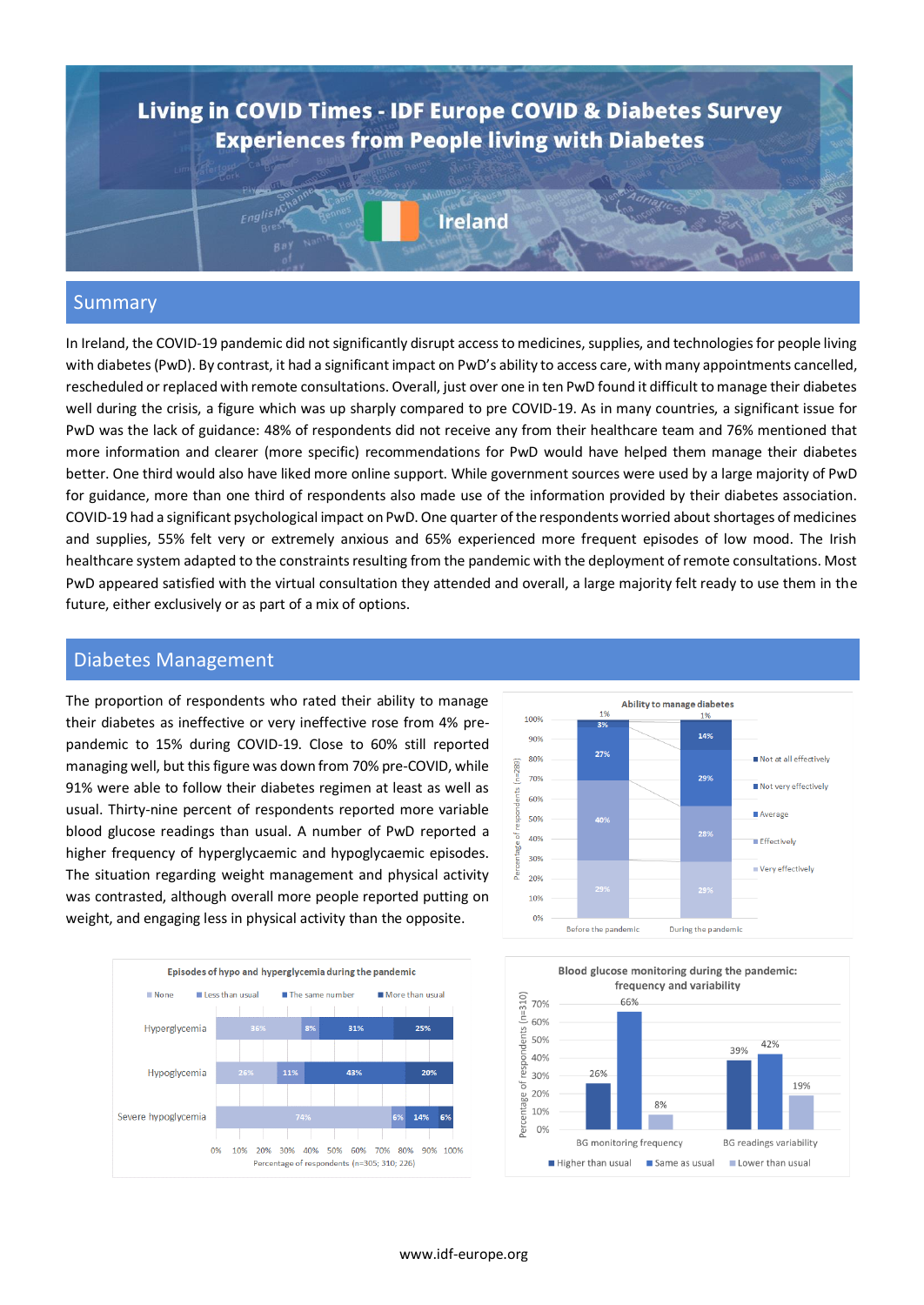

# Psychological Impact

financial

concerns 28%

 $n = 316$ 

A marked effect of the pandemic related to PwD's psychological well-being. Over half the respondents felt more or much more anxious during the pandemic and 65% experienced more episodes of low mood than usual. Fifty-nine percent were afraid of developing a serious form of COVID-19. Financial concerns were reported by over a quarter of PwD, a much higher level than in many other Western European countries, and broadly on a par with the situation in Spain and Italy. While few experienced difficulties in accessing medicines, supplies and technologies, one in four were worried about possible shortages.



 $0\%$ 

10%

20%

30%

 $22%$ 

40%

50%

Percentage of respondents (n=281)

 $25%$ 

70%

60%

 $12%$ 

80%

 $13%$ 

100%

90%

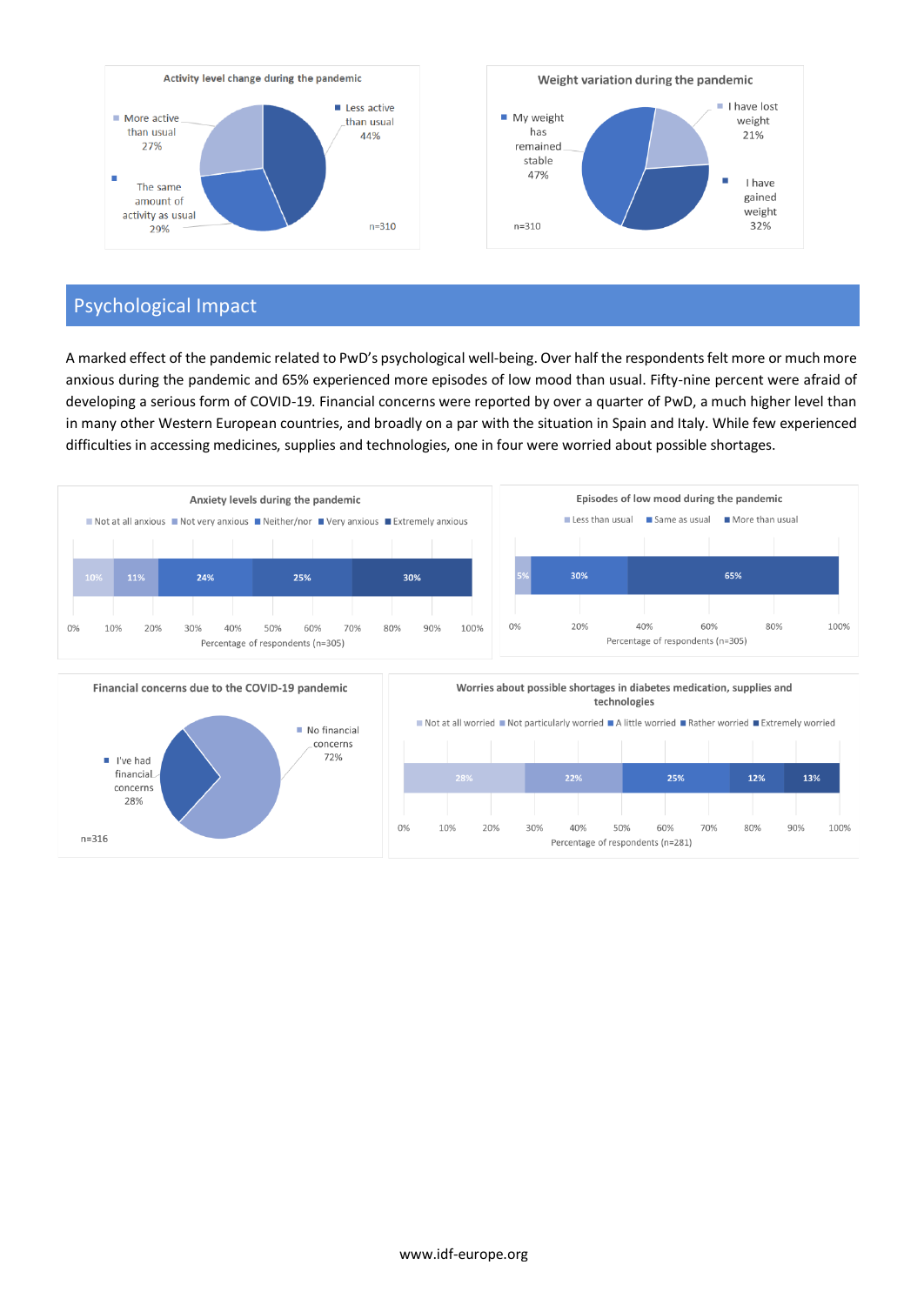Developing a severe form of COVID/Catching COVID were major worries during the pandemic, ahead of deteriorating mental health.



# Access to Medicines, Supplies, Technologies, and Care

A relatively small but non-negligible 9% of respondents reported difficulties in accessing medication. A similar proportion reported challenges in accessing diabetes supplies or equipment. Both tended to be linked people's inability to leave the house and/or fear of contamination.

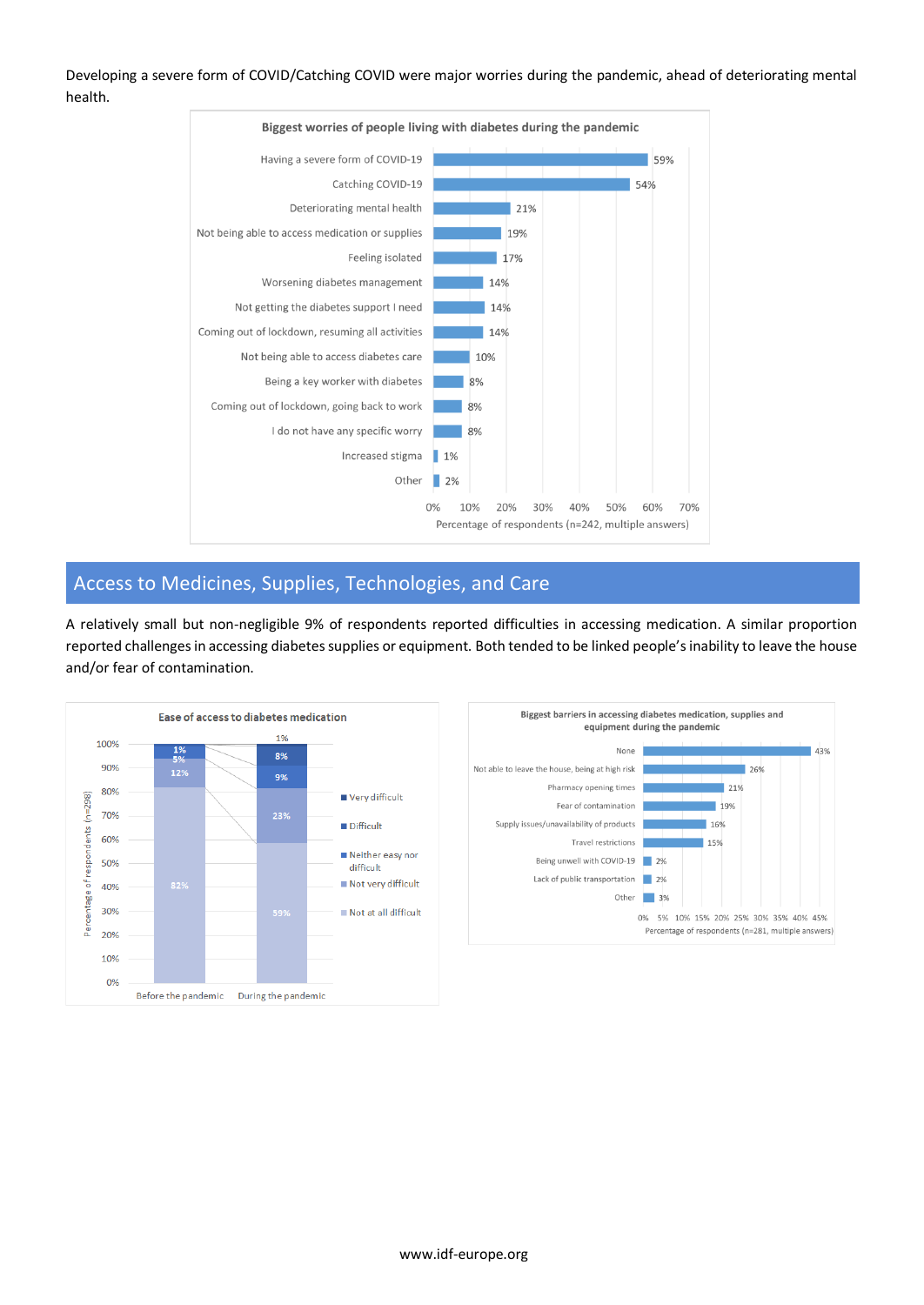There was some disruption in access to care, with fear of COVID-19 contamination the most frequently cited barrier. About one third of respondents reported that their appointment for regular diabetes care was rescheduled and 41% reported appointments having been delayed by more than three months.



Some 40% of respondents felt that their outpatient diabetes care during the pandemic was rather or totally ineffective and more than a quarter reported a worsening of their complications.





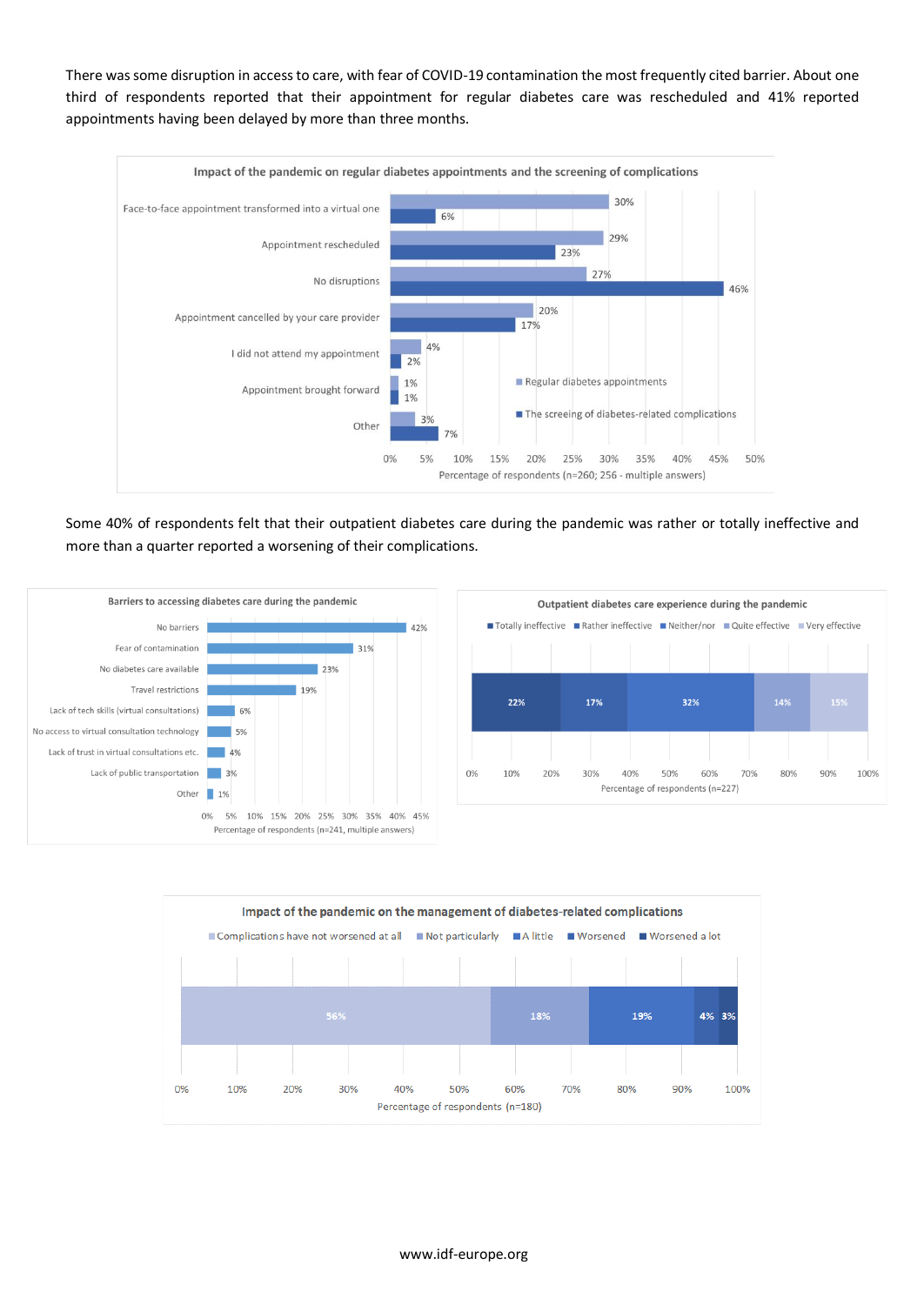#### E-health

During the pandemic, close to half the PwD attended virtual consultations and just under a quarter had consultations face to face. This compared with just 3% attending remote consultations prior to the pandemic. These remote consultations took place most of the time over the phone (86% of respondents).



Of those who did attend remote consultations, the majority found them helpful and just 13% did not. Overall, 84% of respondents were open to remote consultations, in many cases with a preference for a mix of face-to-face and remote appointments in the future. Usage of apps, social media platforms and dedicated websites increased significantly during the pandemic in the context of diabetes management.